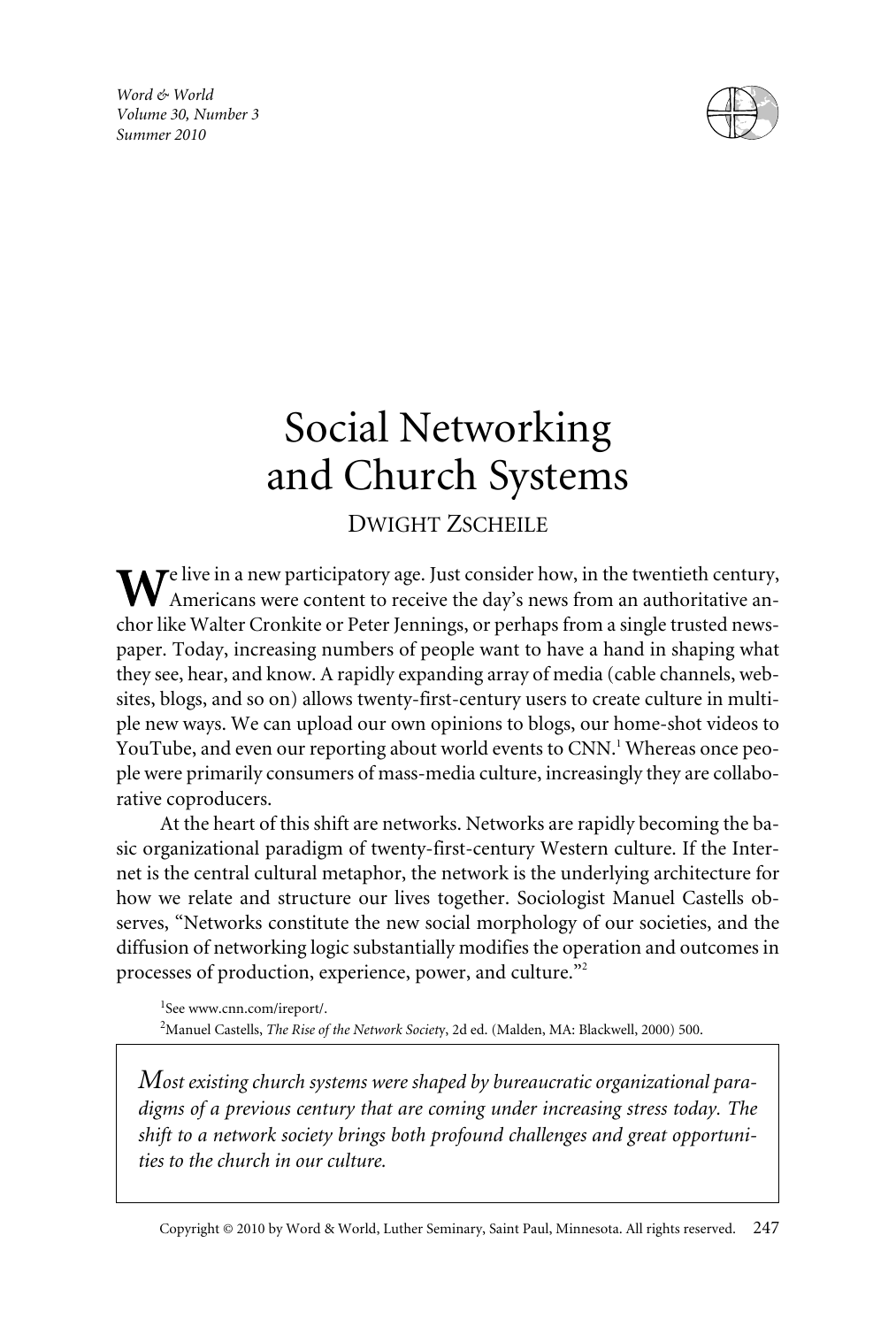What does this mean for church systems? Most existing church judicatory and denominational systems were shaped by mid-twentieth-century organizational paradigms that are coming under increasing stress today. The shift to a network society brings with it profound challenges to ways in which the church has structured its life, particularly around questions of authority, uniformity, and centralization. These emerging forms of networked life, while destabilizing, also invite a fresh theological imagination for being God's called, gathered, and sent people in a new age.

#### **SOCIAL NETWORKING: THE BASICS**

Research into networks began in the field of mathematics but has now spread across multiple disciplines, including sociology and ecology. At its simplest level, a network is comprised of three components: *nodes* (individual points or participants), *links* (communication relationships between nodes), and *hubs* (nodes that are linked to multiple other nodes).

Researchers have discovered the key role that hubs play within networks. In most networks, 80 percent of network activity goes through the 20 percent of the nodes that are hubs. These hubs are so vital that one can actually remove up to 80 percent of the nodes in a network and the network will still function—provided the hubs remain intact. When the hubs are removed, the effect on the network is devastating. In ecosystems, the hubs are the keystone species, without which an ecosystem will collapse.<sup>3</sup>

> *twenty-first-century information technology has vastly expanded the possibilities for social networking, removing traditional limitations of geography and temporality*

In social networking, people are the nodes and hubs, and relationships are the links. Sociologists who analyze human communities call hub people "key influencers."<sup>4</sup> Some people in every human community are simply more widely connected to others. You know these people in your church—the opinion makers without whose support no change or innovation will spread very far.

Twenty-first-century information technology has vastly expanded the possibilities for social networking, removing traditional limitations of geography and temporality. Today, websites such as Facebook allow one to renew or initiate contact with people who in the past would have receded from view or never entered one's relational world. Research on social-networking technologies reveals two primary effects on social life. First, preexisting relationships with friends, family, and neighbors are actually thickened through easier and more frequent communica-

<sup>3</sup> Albert-László Barabási, *Linked* (New York: Plume, 2003) 96–120.

<sup>4</sup> See Everett Rogers, *Diffusion of Innovation*s, 5th ed. (New York: Free Press, 2003).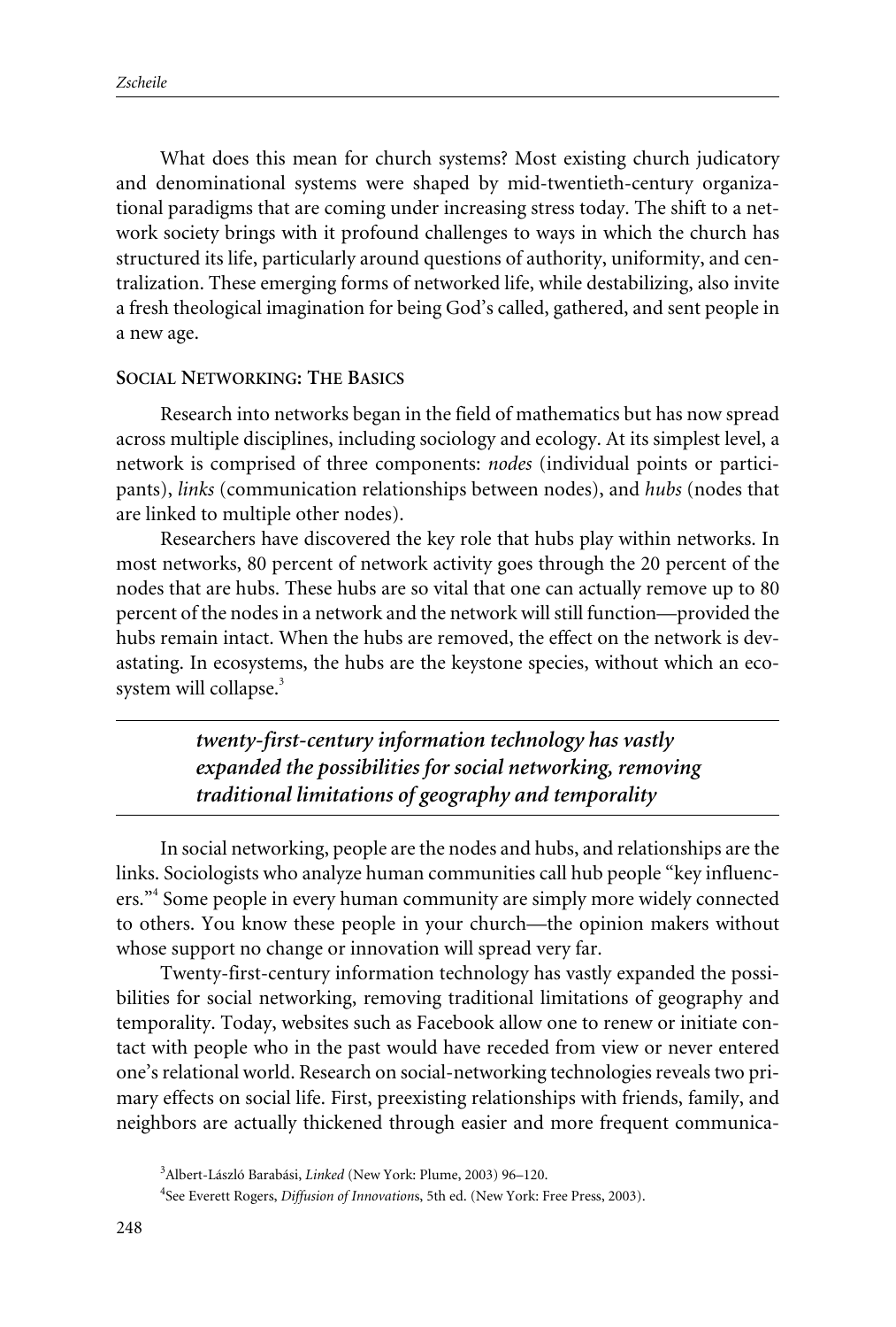tion. You can keep in touch with people already close to you that much more readily. Second, there is the emergence of limited-purpose, loose relationships on a vastly greater scale than previously possible. Through social-networking media around various affiliations or interests, people are making acquaintances and contacts with whom they may never develop a close personal connection.<sup>5</sup> Fears that the proliferation of these technologies (Internet-connected computers, cell and smart phones, texting devices, and so on) would further isolate people from one another seem misplaced; the Internet has for many people simply replaced time spent watching  $TV<sup>6</sup>$ .

## **A PARTICIPATORY CULTURE**

Networks are shaping and making possible striking changes in how we associate, collaborate, and make meaning in our lives. *Participation* has become a defining theme for how people today envision themselves and their world. "The emergent worldview has been described as systemic, holistic, relational, feminine, experiential, but its defining characteristic is that it is participatory: our world does not consist of separate things but of relationships which we co-author," assert social scientists Peter Reason and Hilary Bradbury.<sup>7</sup> The Harvard scholar Yochai Benkler describes the replacement of the "industrial information economy" of the twentieth century—in which a narrow range of high production-value cultural goods were distributed widely by a few producers—with what he calls the "networked information economy." "What characterizes the networked information economy is that decentralized action—specifically new and important cooperative and coordinate action carried out through radically distributed, nonmarket mechanisms that do not depend upon proprietary strategies—plays a much greater role than it did, or could have, in the industrial information economy."<sup>8</sup>

This means that bureaucratic centralized control, uniformity, and unidirectional processes of communication are giving way to networks characterized by higher levels of reciprocity, grassroots innovation, localized diversity, and cocreation linked by technology across often vast geographical spaces. Contemporary culture is being created dynamically by literally millions of local participants engaged simultaneously, often on their free time. In part because of the technology itself and in part because of this profound decentralization, the pace of change has rapidly accelerated. Benkler writes, "We are seeing a shift from individuals who depend on social relations that are dominated by locally embedded, thick, unmediated, given, and stable relations, into networked individuals—who are more dependent on their own combination of strong and weak ties, who switch net-

<sup>5</sup> Yochai Benkler, *The Wealth of Networks* (New Haven: Yale University Press, 2006) 357.

<sup>6</sup> Ibid., 375.

<sup>&</sup>lt;sup>7</sup> Peter Reason and Hilary Bradbury, "Inquiry and Participation in Search of a World Worthy of Human Aspiration," in *Handbook of Action Research*, ed. Peter Reason and Hilary Bradbury (London: Sage, 2006) 7.

<sup>8</sup> Benkler, *Wealth of Network*s, 3.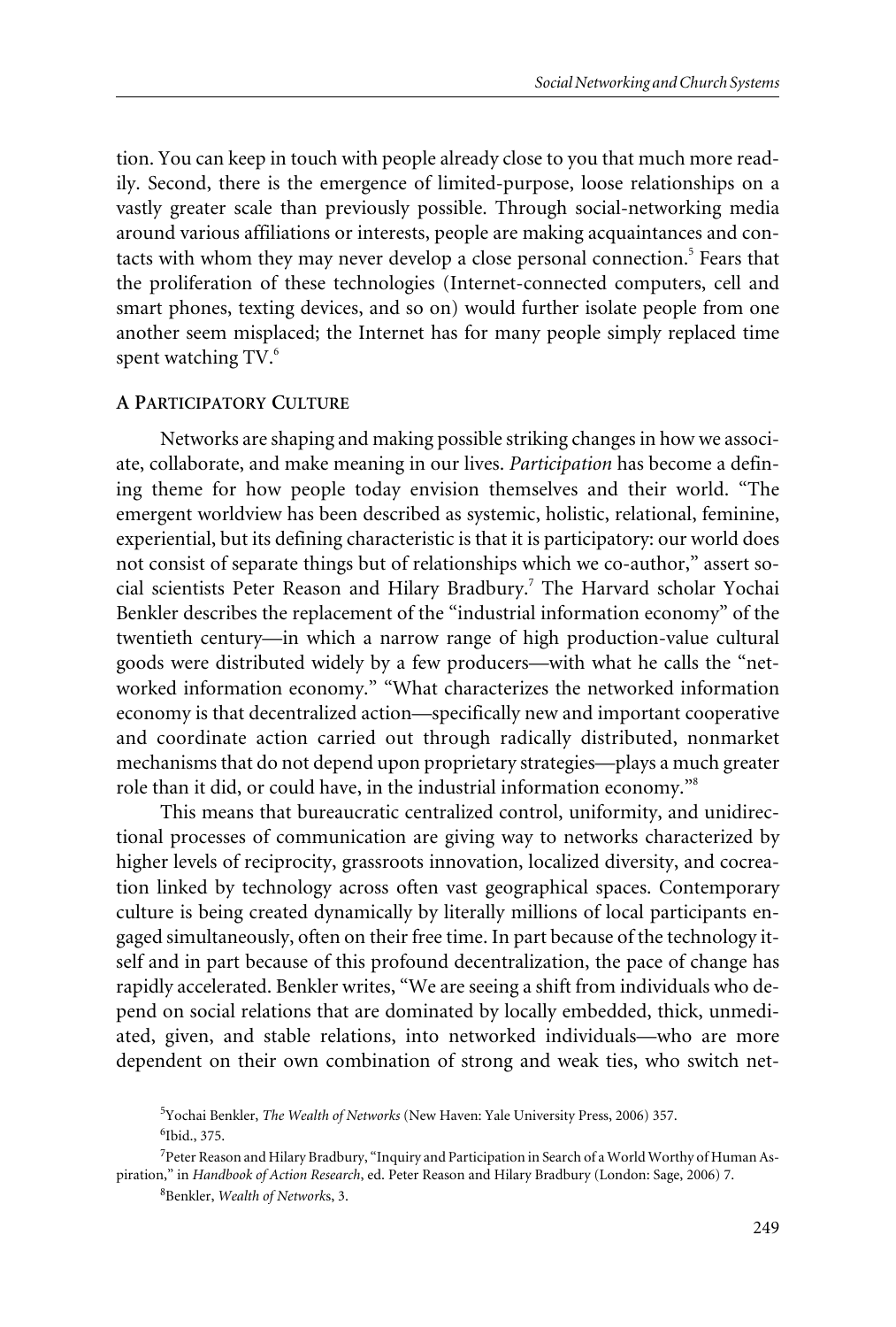works, cross boundaries and weave their own web of more or less instrumental, relatively fluid relationships."<sup>9</sup>

This makes many church leaders uneasy. For many in today's emerging culture, belonging to a spiritual community such as the church is being redefined away from the settled patterns of commitment, duty, and loyalty that often characterized previous generations. Traditional forms of authority, particularly those embedded in professions such as medicine or the clergy, are coming under threat. Today, it is increasingly common for patients to arrive at the doctor having already researched their symptoms online, with definite opinions about diagnosis and treatment. Views on spirituality and theology are being formed as powerfully by popular media as by the traditional teaching of religious professionals.

### **CHURCH BUREAUCRACIES IN A NETWORK AGE**

The stress is being acutely felt on the level of church organization. In the early to mid-twentieth century, many denominations and church systems in America adopted the primary form of organization that was ascendant within national life at the time—the modern corporate bureaucracy.<sup>10</sup> During this period, many denominations created large, centralized headquarters, with extensive staffs, programs, and committee structures.<sup>11</sup> What had been looser affiliations of churches and judicatories were standardized along the lines of a multinational corporation, with a significantly expanded institutional footprint.

*in twentieth-century America, denominations become cradle-to-grave providers of religious and social goods and services, from Sunday school curricula to hospital and nursing-home care, all within a coherent national "brand" identity*

Modern bureaucracies, which exist to rationalize work, are based upon several key assumptions. First, bureaucracies emerged within a linear universe of interchangeable parts—the Newtonian cosmos, where all of life can be broken down into constituent components for observation and manipulation. As in the modern industrial corporation, where workers could be relocated at will by the bureaucracy, clergy within denominational systems were trained and credentialed according to nationalized standards, with the assumption that they could serve anywhere in the system. Second, authority, knowledge, and control were centralized at the top of the bureaucratic hierarchy. This functioned very well in an industrial econ-

<sup>&</sup>lt;sup>9</sup>Ibid., 362.

<sup>10</sup>Russell E.Richey, "Denominations and Denominationalism: An American Morphology," in *Reimagining Denominationalism: Interpretive Essay*s, ed. Robert Bruce Mullin and Russell E. Richey (New York: Oxford University Press, 1994) 84–87.

<sup>&</sup>lt;sup>11</sup>See Craig Van Gelder, "From Corporate Church to Missional Church: The Challenge Facing Congregations Today," *Review & Expositor* 101/3 (2004) 425–450.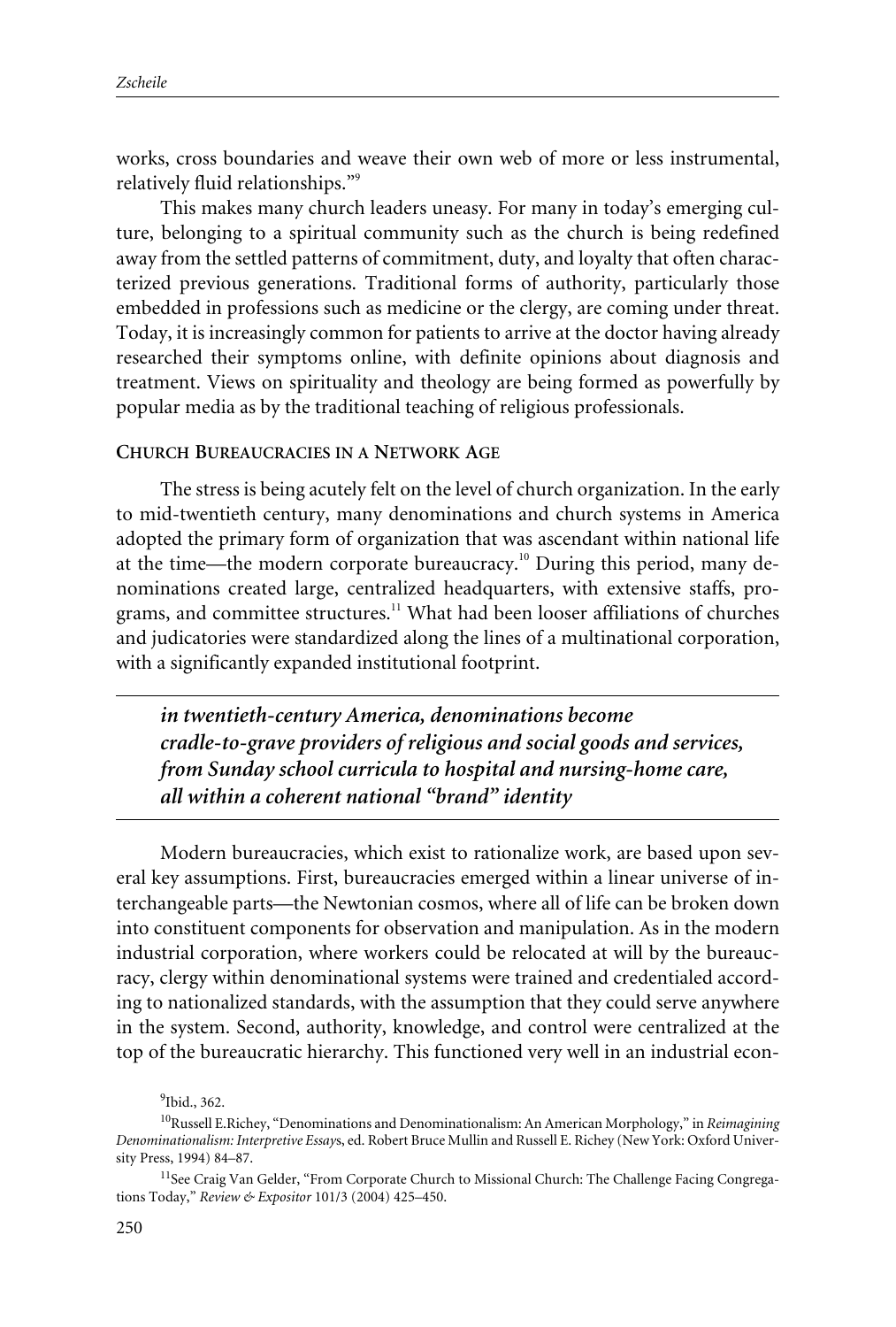omy, when decisions could be made at the top and disseminated down for execution at lower levels. In twentieth-century America, denominations become cradle-to-grave providers of religious and social goods and services, from Sunday school curricula to hospital and nursing-home care, all within a coherent national "brand" identity. Clergy were the resident "experts" on theological and spiritual matters.

As denominational loyalty waned in the social upheavals of the 1960s and '70s and the culture wars of the 1980s and '90s, these bureaucracies tended to respond through a new stress on regulation.<sup>12</sup> Policies and procedures multiplied. Meanwhile, budgets steadily declined, and denominational and judicatory executives and staff carried the burden of trying to keep these organizations running with fewer and fewer resources. At the grass roots, church members expressed a growing ambivalence about denominational priorities and commitments<sup>13</sup>—a trend that continues today. Meanwhile, new networked organizations such as the Willow Creek Association have arisen to fill needs for training and resources that denominations once met.

As American society shifts further from an industrial to a knowledge economy, modern corporate bureaucracies are being rapidly restructured, with flattened organizational pyramids and decentralized operations. General Motors might have served as an inspiring organizational model for the twentieth-century denomination but can hardly do so today. The judicatory and denominational structures we have inherited are increasingly at odds with today's world, and the trend toward diminished resources and grassroots resistance to centralized authority will likely only grow. What is required is a reconceptualization of church organization for a network age.

#### **THEOLOGICAL FOUNDATIONS FOR A NETWORKED CHURCH**

The good news is that the church has been here before. The early church functioned essentially as a network of local congregations and house churches linked by personal relationships. In *The Rise of Christianity*, sociologist Rodney Stark traces how the gospel spread through social networks in the ancient world along the routes of the Roman Empire.<sup>14</sup> Churches were held together not by centralized organizational structures, standardized policies, or hierarchical lines of authority, but rather by bonds of fellowship, teaching, and support among leaders and members, including itinerant apostles. Paul's rhetoric in the Corinthian correspondence, for instance, demonstrates the character of this relational bond. His personal relationship with that community enabled him to challenge and rebuke them but precluded his exercising direct control over their life. While the church in

 $12$ Ibid., 436–437.

<sup>13</sup>Richey, "Denominations and Denominationalism," 87–92.

<sup>14</sup>Rodney Stark, *The Rise of Christianity: A Sociologist Reconsiders History* (Princeton, NJ: Princeton University Press, 1996).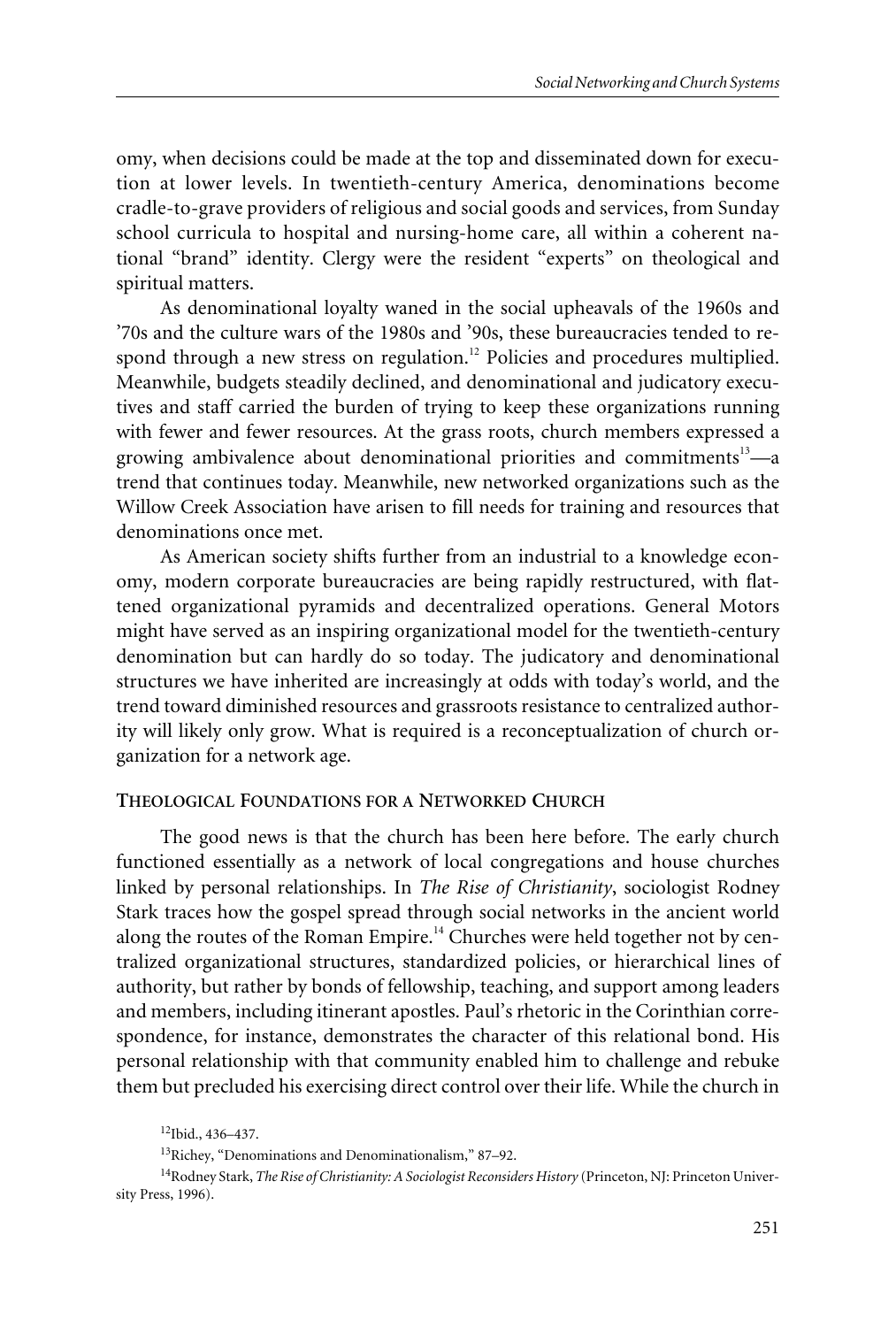its first several centuries eventually came to adopt Roman imperial forms of governance, which tended to concentrate power in hierarchical bishops overseeing discrete geographical areas, the church began as a social network.

If networks are social communities characterized by distributed, decentralized authority and high levels of mutuality and participation, there are striking parallels with the Christian doctrine of God. Recent decades have brought a renewed understanding of the Trinity as a social community, particularly as expressed in the ancient concept of *perichoresis*, the dynamic, mutual indwelling of Father, Son, and Spirit in an open, circulating movement.<sup>15</sup> The Trinity is a community of reciprocity and interdependence, of mutual exchange and shared life that flows from one person to the other and spills beyond to create and sustain the life of the world. The Trinity presents us with an image of personhood grounded in relationality—an image with new resonance in a participatory culture.<sup>16</sup>

> *if networks are social communities characterized by distributed, decentralized authority and high levels of mutuality and participation, there are striking parallels with the Christian doctrine of God*

Moreover, the church as a community that reflects the image of the Trinity is animated by the Spirit of God, who empowers, liberates, inspires, and reconciles disparate people into a new humanity in Christ. The Spirit is poured out "on all flesh" (Joel 2; Acts 2), enlivening and prophesying even and especially through those persons often marginalized in human society—women, the oppressed, the young, the old. The Pentecost vision is one of profound and inclusive participation and of dispersed authority. Throughout the remainder of Acts, it is the Spirit who surprises, provokes, leads, and instructs the church as the apostles are driven across cultural barriers. Innovation and change (for instance, the incorporation of Gentiles) tend to come not from the center (Jerusalem), but from the edges (Antioch), under the Spirit's guidance. It is Peter who must learn from Cornelius through the Spirit how the gospel reaches across cultures. As in a network, new insights and innovations often arise from the edges in the New Testament, not from centers of power.<sup>17</sup>

The early church's process of growth and discovery as it took root in multiple cultures reflects the basic principle of incarnation—the body of Christ's transformation of particular locations of human life. The changing nature of Western cul-

<sup>15</sup>Jürgen Moltmann, "Perichoresis: An Old Magic Word for a New Trinitarian Theology," in *Trinity, Community, and Power: Mapping Trajectories in Wesleyan Theolog*y, ed. M. Douglas Meeks (Nashville: Kingswood, 2000) 111–125.

<sup>&</sup>lt;sup>16</sup>See Miroslav Volf, *After Our Likeness: The Church as the Image of the Trinity* (Grand Rapids: Eerdmans, 1998), and John D. Zizioulas, *Communion and Otherness: Further Studies in Personhood and the Church* (New York: T & T Clark, 2007).

<sup>17</sup>See Craig Van Gelder, *The Ministry of the Missional Church* (Grand Rapids: Baker, 2007) 15–46.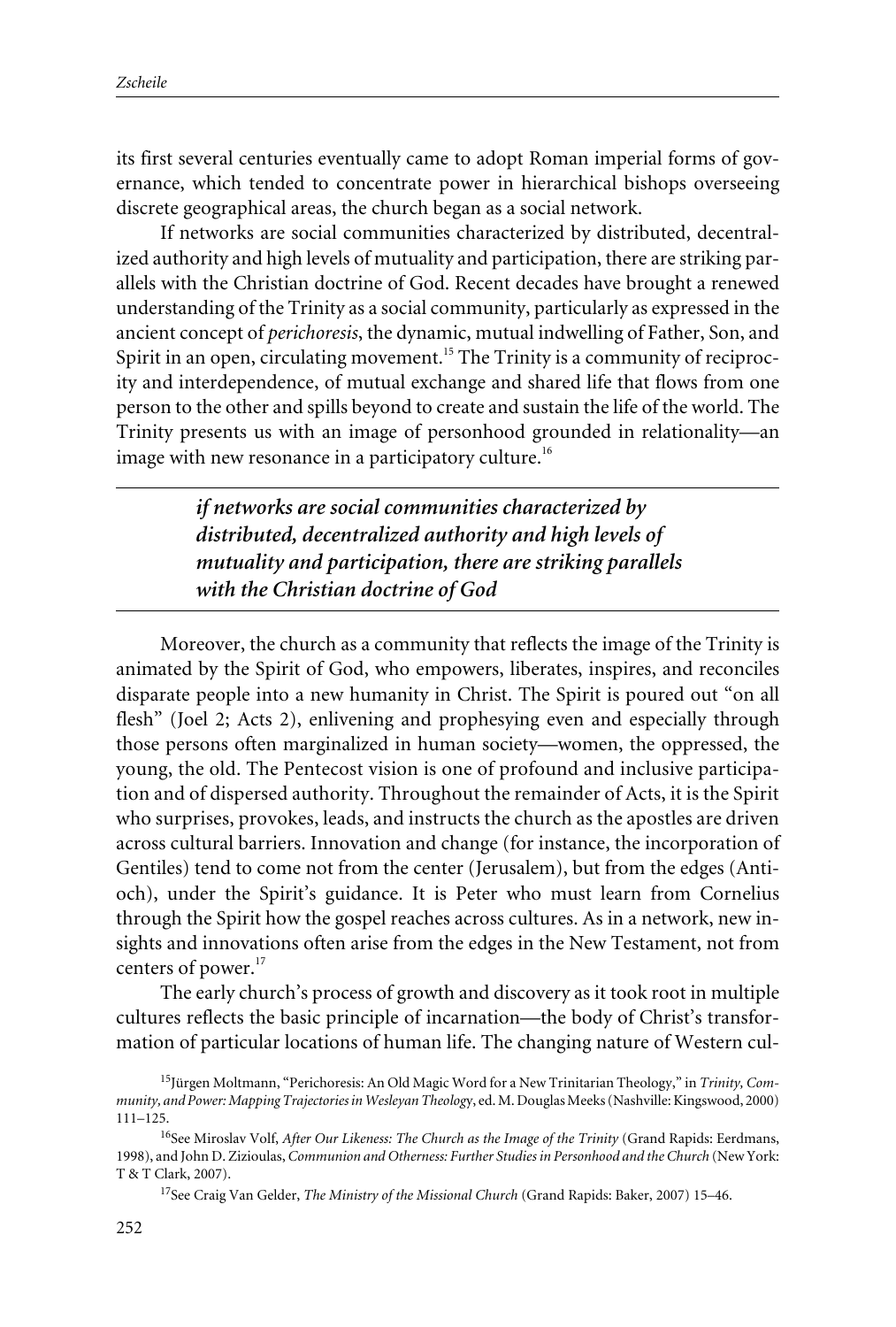ture in the early twenty-first century calls for fresh incarnations of the church and its organization. Historically, the church's organization has always reflected the cultures in which it is set; that is intrinsic to its incarnational character. What, then, does church look like in a network society?

### **NETWORKED CHURCH SYSTEMS: A NEW VISION**

American denominational systems were initially created to do mission somewhere else—across the nineteenth-century western frontier, or overseas.<sup>18</sup> Today, however, mission is increasingly understood to take place primarily through local congregations in their contexts, as churches bear witness to God's reign in a multitude of ways in a post-Christian society. Missionaries are more likely to be sent *to* America from Africa or Asia than the reverse.<sup>19</sup> Local churches are at the heart of mission, and many know that they need to be connected in order to participate in God's mission faithfully and effectively. The missionary rationale that prompted the formation of denominational and judicatory structures must be reclaimed, yet reframed toward the grass roots.

Network structures are particularly well suited for this kind of connectionalism. Instead of seeing local churches primarily as providers of money and the occasional specialist missionary for mission efforts organized and carried out elsewhere through denominational bodies, the logic is reversed. Judicatories and denominations can be reconceived as networks of local churches in mission, engaged in their local contexts, as well as collaborating together in partnership for mission in other locales or to address regional, national, or international challenges and opportunities. The priority is on the local church, empowered in mission.

In the corporate bureaucratic paradigm, those at the top of the bureaucracy were assumed to know best where and how to spend the money being redistributed from the grass roots. In a network structure, expertise is assumed to lie primarily at the local level. Churches share an interdependent collaboration characterized by mutual accountability, resource sharing, and encouragement. Church leaders and members link up laterally as needs and opportunities arise to share in ministry, rather than expecting that work to be coordinated, controlled, and managed by judicatory or denominational staff in a top-down superstructure. This allows for higher levels of mutuality and reciprocity.

A recent example from one mainline judicatory illustrates this. A dying Anglo congregation in a changing urban neighborhood came into relationship with a large community of recent immigrants from Southeast Asia who were looking for a church. As the immigrants began to join in large numbers and word spread among the other local congregations about what the Spirit was doing in the renewal of this church, a team of lay leaders organized a network to support this burgeoning

<sup>18</sup>Richey, "Denominations and Denominationalism," 80–82.

<sup>19</sup>See Jehu Hanciles, *Beyond Christendom: Globalization, African Migration, and the Transformation of the West* (Maryknoll, NY: Orbis, 2008).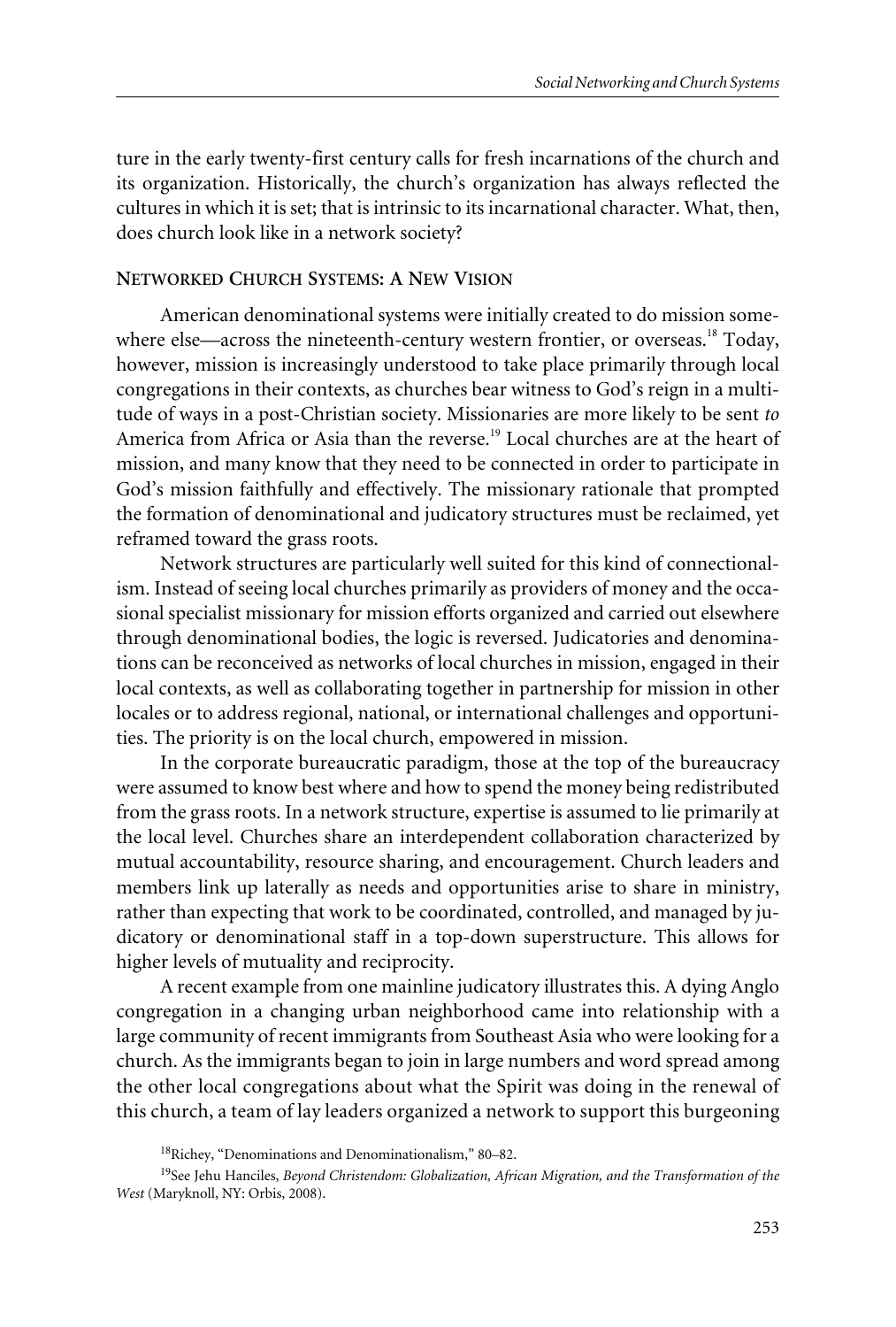ministry. Rather than attempt to secure funding from the central judicatory budget, they set up a partnership within a number of congregations, shared the story and vision of this new ministry and its needs, and raised the funds necessary through the network. Given the high levels of resentment of the judicatory bureaucracy, people were more ready to give generously directly through such a network than sending their money through apportionments to the central budget. The collaboration was peer to peer and took place at the grass roots, with the judicatory executive playing a key communicative role in helping to connect the immigrants to the congregation.

Reenvisioning church systems in this way means that judicatories and denominational systems themselves become networks, rather than corporate bureaucratic superstructures overlaid on top of congregations. This means a significant flattening and streamlining of the organizational footprint—something that is occurring on a forced basis today anyway, due to financial retrenchment in many church systems. Networks require smaller staffs and leaner budgets than bureaucracies. At their heart is a basic functionality of communication, which requires a different set of skills and emphases than attempting to run a full program or regulatory operation.

> *reenvisioning church systems in this way means that judicatories and denominational systems themselves become networks, rather than corporate bureaucratic superstructures overlaid on top of congregations*

In this sense, judicatory and denominational leaders become network facilitators. One of the anxieties that typically surfaces when considering this shift from centralized authority embedded in regulations, common budgets, and hierarchies to decentralized networks is whether things will devolve into a fractured congregationalism. That need not be the case. The Internet has demonstrated how networked communities can be more robustly connectional and communicative than siloed bureaucracies, which often foster internal competition.

As organizational scholar Mary Jo Hatch observes, networks require intentional identity cultivation.<sup>20</sup> In a network structure, identity is not maintained through uniformity or top-down control, as in a bureaucracy. Rather, it must be cultivated through sense-making, communicative leadership (what Paul was doing with the Corinthians, for instance). At the heart of this is the teaching function of oversight ministry (whether embodied in the episcopate or other forms), which tended to be underemphasized in the corporate bureaucratic paradigm in favor of governance. It is largely through teaching and communication, not rule enforce-

<sup>20</sup>Mary Jo Hatch, *Organization Theory: Modern, Symbolic, and Postmodern Perspectives* (New York: Oxford University Press, 1997) 192.